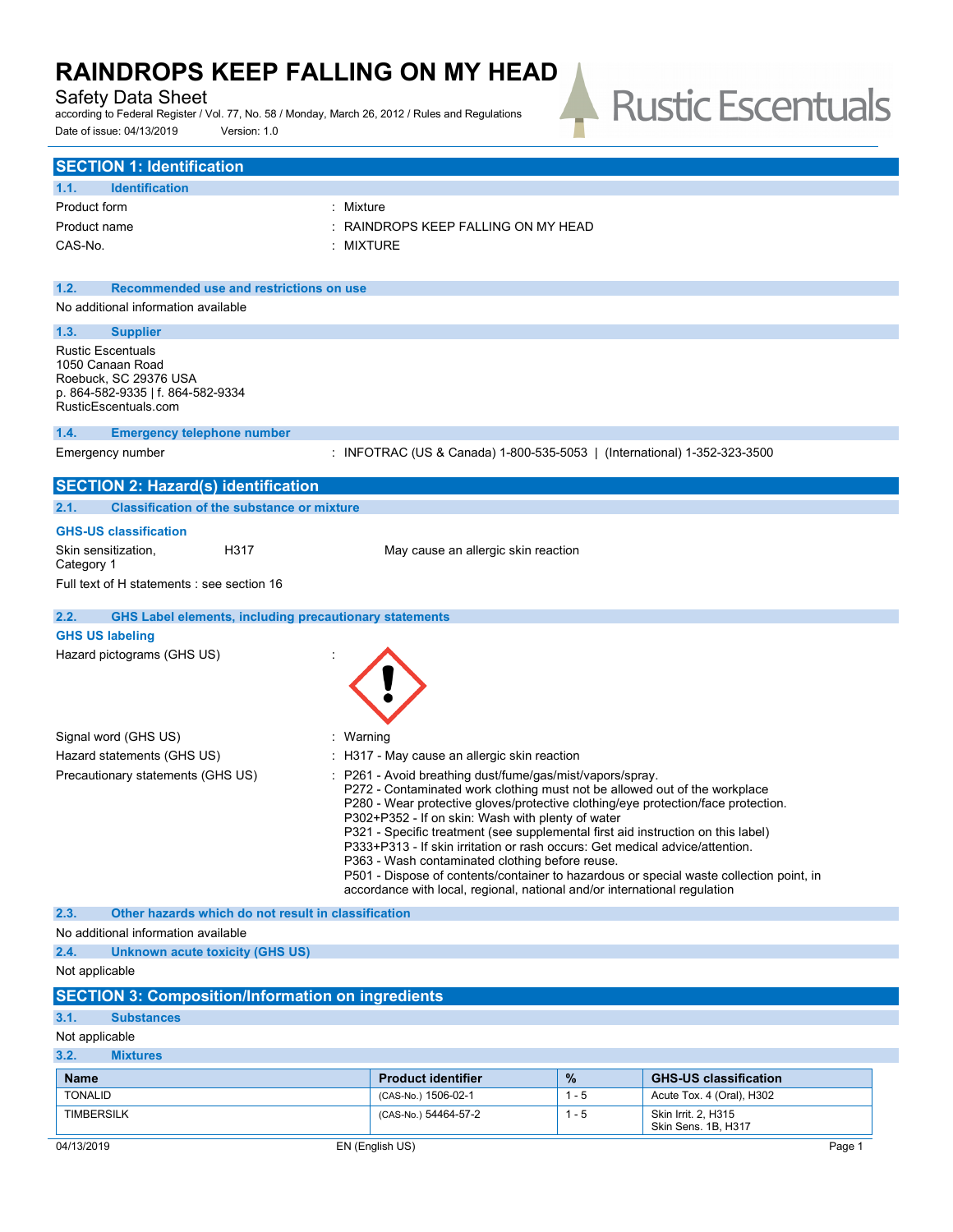### Safety Data Sheet

according to Federal Register / Vol. 77, No. 58 / Monday, March 26, 2012 / Rules and Regulations

| <b>Name</b>   | <b>Product identifier</b> | $\frac{0}{2}$ | <b>GHS-US classification</b>                                                         |
|---------------|---------------------------|---------------|--------------------------------------------------------------------------------------|
| <b>FLOROL</b> | (CAS-No.) 63500-71-0      | l - 5         | Eye Irrit. 2, H319                                                                   |
| d-Limonene    | (CAS-No.) 5989-27-5       | ${}_{0.5}$    | Flam. Lig. 3, H226<br>Skin Irrit, 2, H315<br>Skin Sens. 1, H317<br>Asp. Tox. 1, H304 |

Full text of hazard classes and H-statements : see section 16

| <b>Description of first aid measures</b><br>4.1.<br>First-aid measures after inhalation<br>: Remove person to fresh air and keep comfortable for breathing.<br>First-aid measures after skin contact<br>: Wash skin with plenty of water. Take off contaminated clothing. If skin irritation occurs: Get<br>medical advice/attention. If skin irritation or rash occurs: Get medical advice/attention.<br>Rinse eyes with water as a precaution.<br>First-aid measures after eye contact |  |
|------------------------------------------------------------------------------------------------------------------------------------------------------------------------------------------------------------------------------------------------------------------------------------------------------------------------------------------------------------------------------------------------------------------------------------------------------------------------------------------|--|
|                                                                                                                                                                                                                                                                                                                                                                                                                                                                                          |  |
|                                                                                                                                                                                                                                                                                                                                                                                                                                                                                          |  |
|                                                                                                                                                                                                                                                                                                                                                                                                                                                                                          |  |
|                                                                                                                                                                                                                                                                                                                                                                                                                                                                                          |  |
| First-aid measures after ingestion<br>: Call a poison center/doctor/physician if you feel unwell.                                                                                                                                                                                                                                                                                                                                                                                        |  |
| 4.2.<br>Most important symptoms and effects (acute and delayed)                                                                                                                                                                                                                                                                                                                                                                                                                          |  |
| Symptoms/effects after skin contact<br>: May cause an allergic skin reaction.                                                                                                                                                                                                                                                                                                                                                                                                            |  |
| 4.3.<br>Immediate medical attention and special treatment, if necessary                                                                                                                                                                                                                                                                                                                                                                                                                  |  |
| Treat symptomatically.                                                                                                                                                                                                                                                                                                                                                                                                                                                                   |  |
| <b>SECTION 5: Fire-fighting measures</b>                                                                                                                                                                                                                                                                                                                                                                                                                                                 |  |
| Suitable (and unsuitable) extinguishing media<br>5.1.                                                                                                                                                                                                                                                                                                                                                                                                                                    |  |
| Suitable extinguishing media<br>: Water spray. Dry powder. Foam. Carbon dioxide.                                                                                                                                                                                                                                                                                                                                                                                                         |  |
| 5.2.<br>Specific hazards arising from the chemical                                                                                                                                                                                                                                                                                                                                                                                                                                       |  |
| No additional information available                                                                                                                                                                                                                                                                                                                                                                                                                                                      |  |
| 5.3.<br>Special protective equipment and precautions for fire-fighters                                                                                                                                                                                                                                                                                                                                                                                                                   |  |
| : Do not attempt to take action without suitable protective equipment. Self-contained breathing<br>Protection during firefighting                                                                                                                                                                                                                                                                                                                                                        |  |
| apparatus. Complete protective clothing.                                                                                                                                                                                                                                                                                                                                                                                                                                                 |  |
| <b>SECTION 6: Accidental release measures</b>                                                                                                                                                                                                                                                                                                                                                                                                                                            |  |
| 6.1.<br>Personal precautions, protective equipment and emergency procedures                                                                                                                                                                                                                                                                                                                                                                                                              |  |
| 6.1.1.<br>For non-emergency personnel                                                                                                                                                                                                                                                                                                                                                                                                                                                    |  |
| : Ventilate spillage area. Avoid contact with skin and eyes. Avoid breathing<br>Emergency procedures                                                                                                                                                                                                                                                                                                                                                                                     |  |
| dust/fume/gas/mist/vapors/spray.                                                                                                                                                                                                                                                                                                                                                                                                                                                         |  |
| 6.1.2.<br>For emergency responders                                                                                                                                                                                                                                                                                                                                                                                                                                                       |  |
| Protective equipment<br>Do not attempt to take action without suitable protective equipment. For further information<br>refer to section 8: "Exposure controls/personal protection".                                                                                                                                                                                                                                                                                                     |  |
| 6.2.<br><b>Environmental precautions</b>                                                                                                                                                                                                                                                                                                                                                                                                                                                 |  |
| Avoid release to the environment.                                                                                                                                                                                                                                                                                                                                                                                                                                                        |  |
| 6.3.<br>Methods and material for containment and cleaning up                                                                                                                                                                                                                                                                                                                                                                                                                             |  |
| Methods for cleaning up<br>: Take up liquid spill into absorbent material.                                                                                                                                                                                                                                                                                                                                                                                                               |  |
| Other information<br>: Dispose of materials or solid residues at an authorized site.                                                                                                                                                                                                                                                                                                                                                                                                     |  |
| 6.4.<br><b>Reference to other sections</b>                                                                                                                                                                                                                                                                                                                                                                                                                                               |  |
| For further information refer to section 13.                                                                                                                                                                                                                                                                                                                                                                                                                                             |  |
| <b>SECTION 7: Handling and storage</b>                                                                                                                                                                                                                                                                                                                                                                                                                                                   |  |
| <b>Precautions for safe handling</b><br>7.1.                                                                                                                                                                                                                                                                                                                                                                                                                                             |  |
| Precautions for safe handling<br>: Ensure good ventilation of the work station. Avoid contact with skin and eyes. Avoid breathing<br>dust/fume/gas/mist/vapors/spray. Wear personal protective equipment.                                                                                                                                                                                                                                                                                |  |
| Contaminated work clothing should not be allowed out of the workplace. Wash contaminated<br>Hygiene measures<br>clothing before reuse. Do not eat, drink or smoke when using this product. Always wash hands                                                                                                                                                                                                                                                                             |  |
| after handling the product.                                                                                                                                                                                                                                                                                                                                                                                                                                                              |  |
| Conditions for safe storage, including any incompatibilities<br>7.2.                                                                                                                                                                                                                                                                                                                                                                                                                     |  |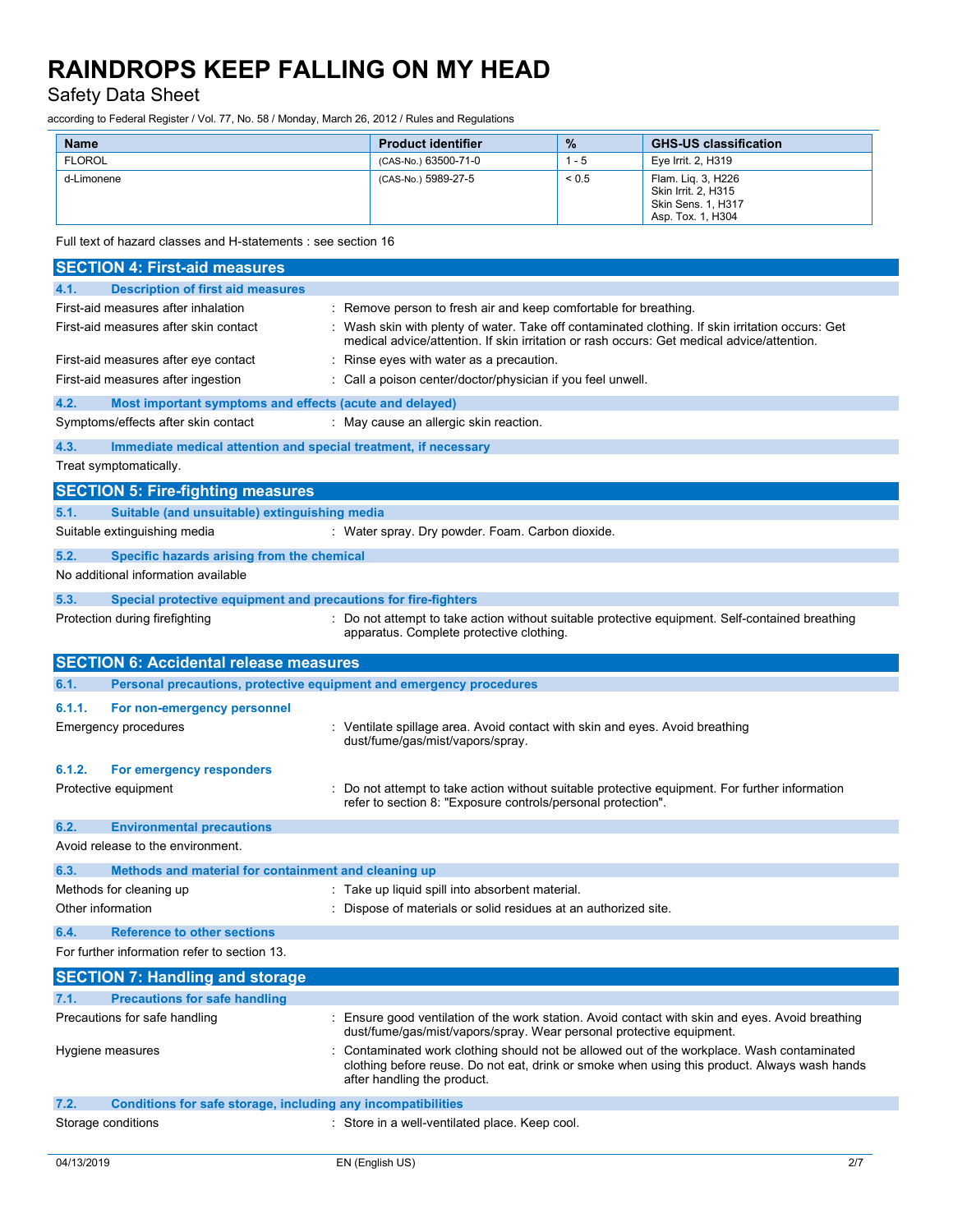### Safety Data Sheet

according to Federal Register / Vol. 77, No. 58 / Monday, March 26, 2012 / Rules and Regulations

| <b>SECTION 8: Exposure controls/personal protection</b> |
|---------------------------------------------------------|
| 8.1.<br><b>Control parameters</b>                       |
| FLOROL (63500-71-0)                                     |
| Not applicable                                          |
| d-Limonene (5989-27-5)                                  |
| Not applicable                                          |
| <b>TIMBERSILK (54464-57-2)</b>                          |
| Not applicable                                          |
| <b>TONALID (1506-02-1)</b>                              |
| Not applicable                                          |

#### **8.2. Appropriate engineering controls**

Appropriate engineering controls : Ensure good ventilation of the work station.

Environmental exposure controls : Avoid release to the environment.

#### **8.3. Individual protection measures/Personal protective equipment**

**Hand protection:**

# Protective gloves

**Eye protection:**

Safety glasses

#### **Skin and body protection:**

Wear suitable protective clothing

#### **Respiratory protection:**

In case of insufficient ventilation, wear suitable respiratory equipment

| <b>SECTION 9: Physical and chemical properties</b>            |                                                                                                                                                                                                                                                                                                                                                                     |
|---------------------------------------------------------------|---------------------------------------------------------------------------------------------------------------------------------------------------------------------------------------------------------------------------------------------------------------------------------------------------------------------------------------------------------------------|
| 9.1.<br>Information on basic physical and chemical properties |                                                                                                                                                                                                                                                                                                                                                                     |
| Physical state                                                | : Liquid                                                                                                                                                                                                                                                                                                                                                            |
| Color                                                         | : Mixture contains one or more component(s) which have the following colour(s):<br>Colourless to light yellow Colourless White Yellow Colourless to light amber                                                                                                                                                                                                     |
| Odor                                                          | : There may be no odour warning properties, odour is subjective and inadequate to warn of<br>overexposure.<br>Mixture contains one or more component(s) which have the following odour:<br>Floral odour Almost odourless Alcohol odour Sweet odour Strong odour Characteristic odour<br>Mild odour Pleasant odour Aromatic odour Odourless Fruity odour Lemon odour |
| Odor threshold                                                | : No data available                                                                                                                                                                                                                                                                                                                                                 |
| pH                                                            | : No data available                                                                                                                                                                                                                                                                                                                                                 |
| Melting point                                                 | : Not applicable                                                                                                                                                                                                                                                                                                                                                    |
| Freezing point                                                | : No data available                                                                                                                                                                                                                                                                                                                                                 |
| Boiling point                                                 | : No data available                                                                                                                                                                                                                                                                                                                                                 |
| Flash point                                                   | : > 100 (≥ 0) °C                                                                                                                                                                                                                                                                                                                                                    |
| Relative evaporation rate (butyl acetate=1)                   | : No data available                                                                                                                                                                                                                                                                                                                                                 |
| Flammability (solid, gas)                                     | : Not applicable.                                                                                                                                                                                                                                                                                                                                                   |
| Vapor pressure                                                | : No data available                                                                                                                                                                                                                                                                                                                                                 |
| Relative vapor density at 20 °C                               | : No data available                                                                                                                                                                                                                                                                                                                                                 |
| Relative density                                              | : No data available                                                                                                                                                                                                                                                                                                                                                 |
| Solubility                                                    | : No data available                                                                                                                                                                                                                                                                                                                                                 |
| Log Pow                                                       | : No data available                                                                                                                                                                                                                                                                                                                                                 |
| Auto-ignition temperature                                     | : No data available                                                                                                                                                                                                                                                                                                                                                 |
| Decomposition temperature                                     | : No data available                                                                                                                                                                                                                                                                                                                                                 |
| 04/13/2019                                                    | 3/7<br>EN (English US)                                                                                                                                                                                                                                                                                                                                              |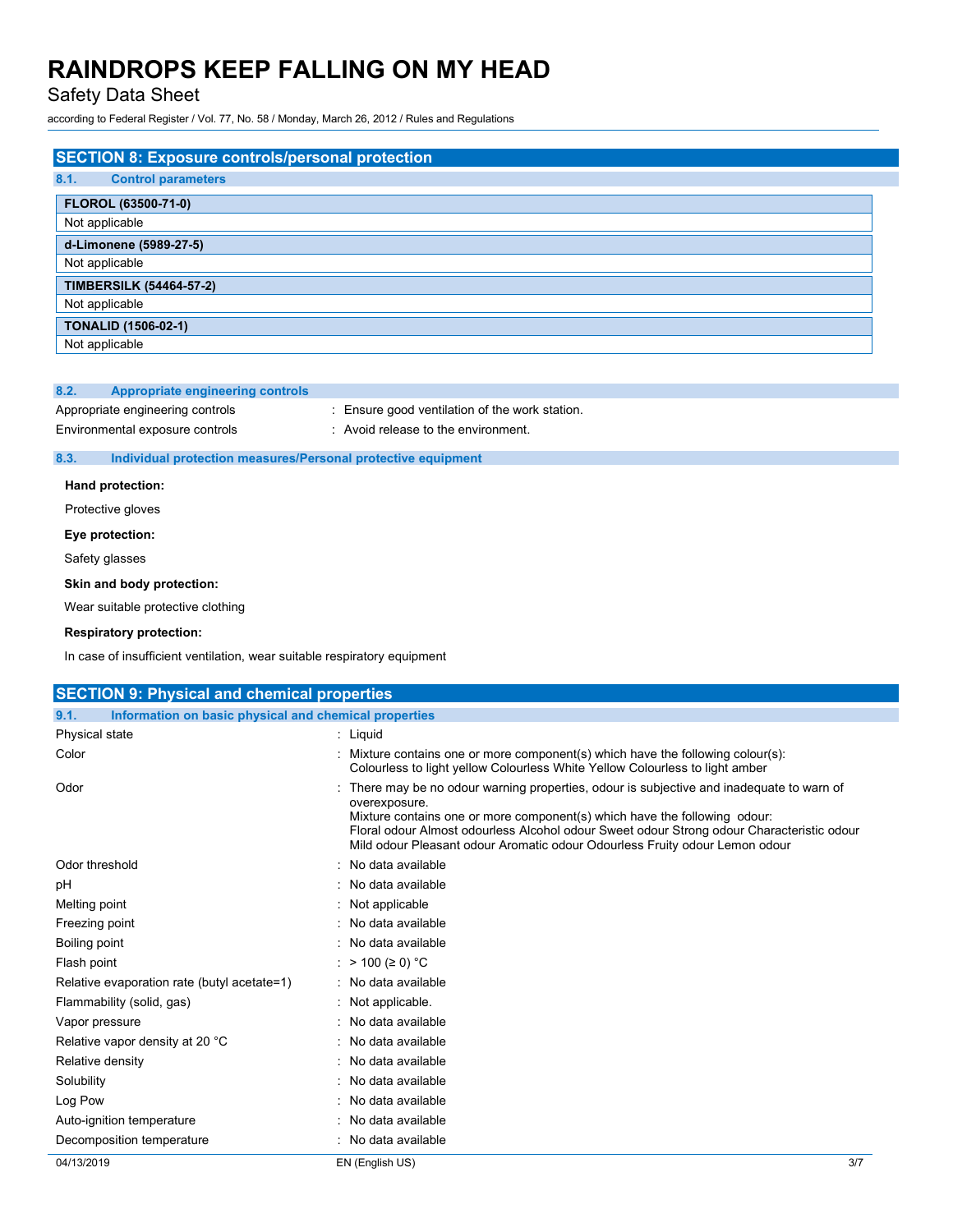# Safety Data Sheet

according to Federal Register / Vol. 77, No. 58 / Monday, March 26, 2012 / Rules and Regulations

|       | Viscosity, kinematic                                                               | : No data available                                                                                  |  |
|-------|------------------------------------------------------------------------------------|------------------------------------------------------------------------------------------------------|--|
|       | Viscosity, dynamic<br>: No data available                                          |                                                                                                      |  |
|       | <b>Explosion limits</b><br>No data available                                       |                                                                                                      |  |
|       | <b>Explosive properties</b>                                                        | No data available                                                                                    |  |
|       | Oxidizing properties                                                               | : No data available                                                                                  |  |
| 9.2.  | <b>Other information</b>                                                           |                                                                                                      |  |
|       | No additional information available                                                |                                                                                                      |  |
|       | <b>SECTION 10: Stability and reactivity</b>                                        |                                                                                                      |  |
| 10.1. | <b>Reactivity</b>                                                                  |                                                                                                      |  |
|       | The product is non-reactive under normal conditions of use, storage and transport. |                                                                                                      |  |
| 10.2. | <b>Chemical stability</b>                                                          |                                                                                                      |  |
|       | Stable under normal conditions.                                                    |                                                                                                      |  |
| 10.3. | <b>Possibility of hazardous reactions</b>                                          |                                                                                                      |  |
|       | No dangerous reactions known under normal conditions of use.                       |                                                                                                      |  |
| 10.4. | <b>Conditions to avoid</b>                                                         |                                                                                                      |  |
|       | None under recommended storage and handling conditions (see section 7).            |                                                                                                      |  |
| 10.5. | <b>Incompatible materials</b>                                                      |                                                                                                      |  |
|       | No additional information available                                                |                                                                                                      |  |
| 10.6. | <b>Hazardous decomposition products</b>                                            |                                                                                                      |  |
|       |                                                                                    | Under normal conditions of storage and use, hazardous decomposition products should not be produced. |  |
|       | <b>SECTION 11: Toxicological information</b>                                       |                                                                                                      |  |
| 11.1. | Information on toxicological effects                                               |                                                                                                      |  |
|       | Acute toxicity (oral)                                                              | : Not classified                                                                                     |  |
|       | Acute toxicity (dermal)                                                            | Not classified                                                                                       |  |
|       | Acute toxicity (inhalation)                                                        | : Not classified                                                                                     |  |
|       | Skin corrosion/irritation                                                          | Not classified                                                                                       |  |
|       | Serious eye damage/irritation                                                      | Not classified                                                                                       |  |
|       | Respiratory or skin sensitization                                                  | : May cause an allergic skin reaction.                                                               |  |

Germ cell mutagenicity **Second Contract Contract Contract Contract Contract Contract Contract Contract Contract Contract Contract Contract Contract Contract Contract Contract Contract Contract Contract Contract Contract Co** 

Carcinogenicity **Carcinogenicity Carcinogenicity Carcinogenicity Carcial Carcinogenicity** 

| d-Limonene (5989-27-5)                                |                      |
|-------------------------------------------------------|----------------------|
| IARC group                                            | 3 - Not classifiable |
|                                                       |                      |
| Reproductive toxicity                                 | : Not classified     |
| Specific target organ toxicity – single exposure      | : Not classified     |
| Specific target organ toxicity – repeated<br>exposure | : Not classified     |
| Aspiration hazard                                     | : Not classified     |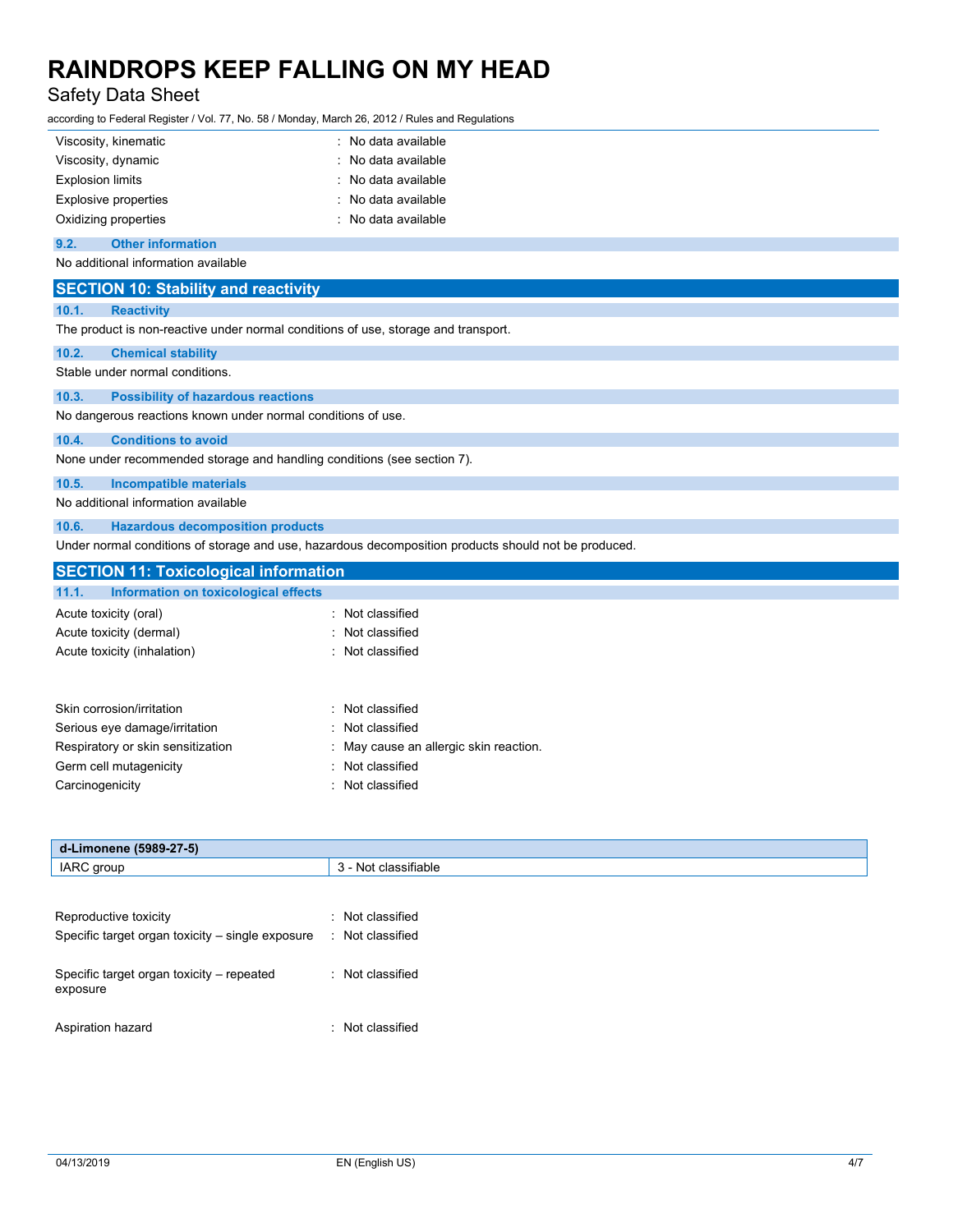Safety Data Sheet

according to Federal Register / Vol. 77, No. 58 / Monday, March 26, 2012 / Rules and Regulations

| Viscosity, kinematic                      | : No data available                                                                                                       |
|-------------------------------------------|---------------------------------------------------------------------------------------------------------------------------|
| Symptoms/effects after skin contact       | : May cause an allergic skin reaction.                                                                                    |
| <b>SECTION 12: Ecological information</b> |                                                                                                                           |
| 12.1.<br><b>Toxicity</b>                  |                                                                                                                           |
| Ecology - general                         | : The product is not considered harmful to aquatic organisms or to cause long-term adverse<br>effects in the environment. |

| d-Limonene (5989-27-5)         |                                                                                                                                            |  |
|--------------------------------|--------------------------------------------------------------------------------------------------------------------------------------------|--|
| $LC50$ fish 1                  | 720 µg/l (OECD 203: Fish, Acute Toxicity Test, 96 h, Pimephales promelas, Flow-through<br>system, Fresh water, Experimental value, Lethal) |  |
| EC50 Daphnia 1                 | 0.36 mg/l (OECD 202: Daphnia sp. Acute Immobilisation Test, 48 h, Daphnia magna, Static<br>system, Fresh water, Experimental value, GLP)   |  |
| <b>TIMBERSILK (54464-57-2)</b> |                                                                                                                                            |  |
| $LC50$ fish 1                  | $\approx$ 1.3 mg/l Bluegill Sunfish                                                                                                        |  |
| EC50 Daphnia 1                 | $\approx$ 1.38 mg/l Water Flea                                                                                                             |  |
| ErC50 (algae)                  | $\approx$ 2.6 mg/l Green Algae                                                                                                             |  |

### **12.2. Persistence and degradability**

| <b>FLOROL (63500-71-0)</b>    |                                               |  |
|-------------------------------|-----------------------------------------------|--|
| Persistence and degradability | Biodegradability in water: no data available. |  |
| d-Limonene (5989-27-5)        |                                               |  |
| Persistence and degradability | Readily biodegradable in water.               |  |
| ThOD                          | 3.29 g $O2/g$ substance                       |  |

### **12.3. Bioaccumulative potential**

| <b>FLOROL (63500-71-0)</b> |                                                                                                     |  |
|----------------------------|-----------------------------------------------------------------------------------------------------|--|
| Bioaccumulative potential  | No bioaccumulation data available.                                                                  |  |
| d-Limonene (5989-27-5)     |                                                                                                     |  |
| BCF fish 1                 | 864.8 - 1022 (Pisces, QSAR, Fresh weight)                                                           |  |
| Log Pow                    | 4.38 (Experimental value, OECD 117: Partition Coefficient (n-octanol/water), HPLC method,<br>37 °C) |  |
| Bioaccumulative potential  | Potential for bioaccumulation (4 $\geq$ Log Kow $\leq$ 5).                                          |  |

### **12.4. Mobility in soil**

| <b>FLOROL (63500-71-0)</b> |                                                        |  |
|----------------------------|--------------------------------------------------------|--|
| Ecology - soil             | No (test) data on mobility of the substance available. |  |
| d-Limonene (5989-27-5)     |                                                        |  |
| ' Ecology - soil           | Adsorbs into the soil.                                 |  |

#### **12.5. Other adverse effects**

No additional information available

|                                          | <b>SECTION 13: Disposal considerations</b> |                                                                                               |
|------------------------------------------|--------------------------------------------|-----------------------------------------------------------------------------------------------|
| 13.1.                                    | <b>Disposal methods</b>                    |                                                                                               |
| Waste treatment methods                  |                                            | : Dispose of contents/container in accordance with licensed collector's sorting instructions. |
| <b>SECTION 14: Transport information</b> |                                            |                                                                                               |
|                                          |                                            |                                                                                               |

#### **Department of Transportation (DOT)**

In accordance with DOT

#### Not regulated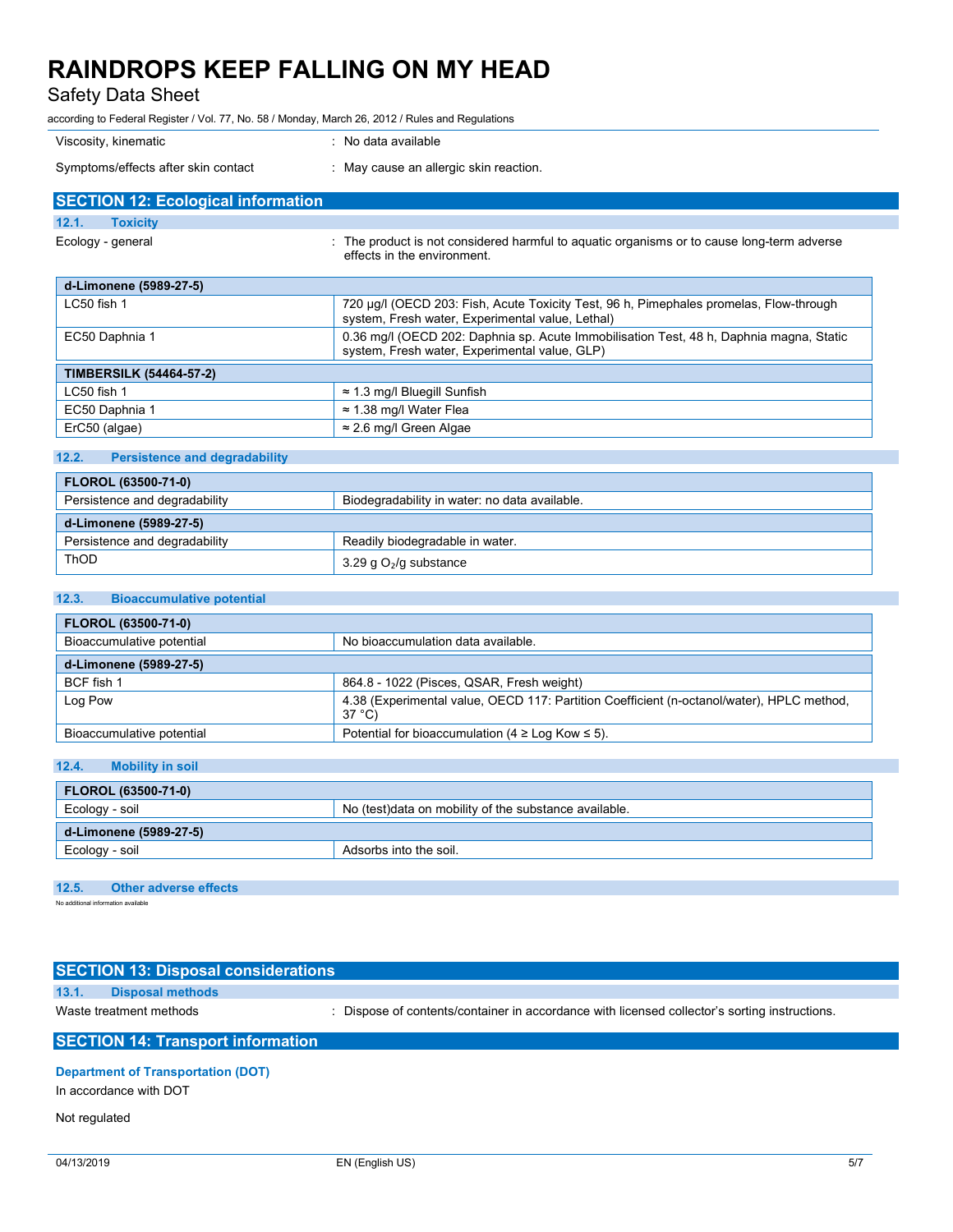Safety Data Sheet

according to Federal Register / Vol. 77, No. 58 / Monday, March 26, 2012 / Rules and Regulations

#### **Transportation of Dangerous Goods**

Not applicable

#### **Transport by sea**

Not applicable

#### **Air transport**

Not applicable

#### **SECTION 15: Regulatory information**

**15.1. US Federal regulations**

All components of this product are listed, or excluded from listing, on the United States Environmental Protection Agency Toxic Substances Control Act (TSCA) inventory

This product or mixture is not known to contain a toxic chemical or chemicals in excess of the applicable de minimis concentration as specified in 40 CFR §372.38(a) subject to the reporting requirements of section 313 of Title III of the Superfund Amendments and Reauthorization Act of 1986 and 40 CFR Part 372.

| FLOROL (63500-71-0)                     |                                                                                      |  |
|-----------------------------------------|--------------------------------------------------------------------------------------|--|
| <b>CDA</b><br>ЗC.<br>-lao<br>Regulatory | <b>PMN</b><br><b>1 PMN substance.</b><br>PMN -<br>'cates a<br>a commenced l<br>'ndit |  |

#### **15.2. International regulations**

#### **CANADA**

| <b>FLOROL (63500-71-0)</b>                            |  |  |
|-------------------------------------------------------|--|--|
| Listed on the Canadian DSL (Domestic Substances List) |  |  |
| d-Limonene (5989-27-5)                                |  |  |
| Listed on the Canadian DSL (Domestic Substances List) |  |  |
| <b>TIMBERSILK (54464-57-2)</b>                        |  |  |
| Listed on the Canadian DSL (Domestic Substances List) |  |  |
| <b>TONALID (1506-02-1)</b>                            |  |  |
| Listed on the Canadian DSL (Domestic Substances List) |  |  |

#### **EU-Regulations**

No additional information available

#### **National regulations**

No additional information available

#### **15.3. US State regulations**

**A WARNING:** This product can expose you to Myrcene, which is known to the State of California to cause cancer. For more information go to www.P65Warnings.ca.gov.

### **SECTION 16: Other information**

according to Federal Register / Vol. 77, No. 58 / Monday, March 26, 2012 / Rules and Regulations